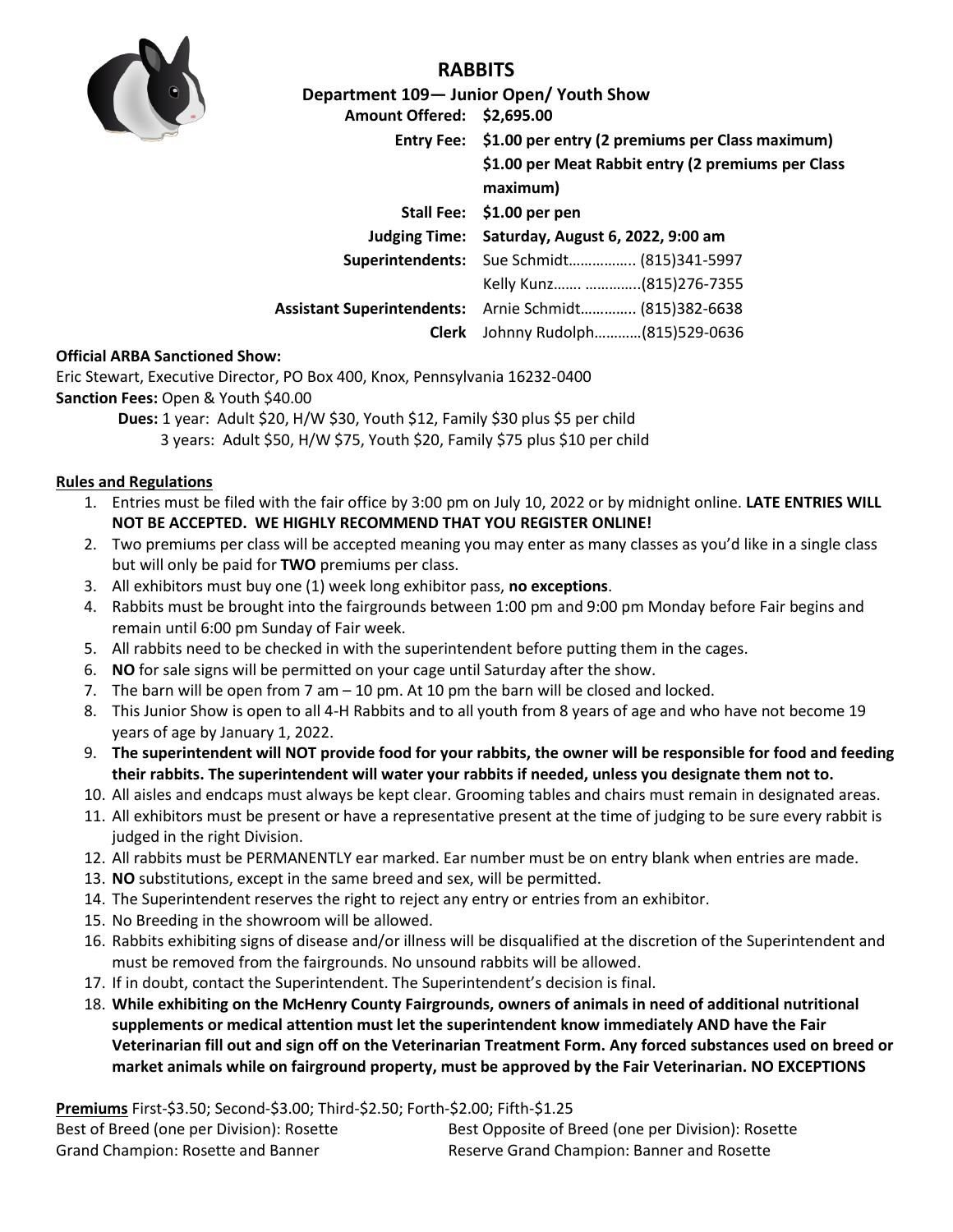## **Class Definitions**

Doe–female rabbit Buck–male rabbit

### **Large Breed Small Breed**

Senior Buck or Doe–over 8 months of age Senior Buck or Doe–over 6 months of age Intermediate Buck or Doe–6-8 months of age Junior Buck or Doe–less than 6 months of Junior Buck or Doe–less than 6 months of age

**Meat Pen**–Pen of 3, 7-10 weeks, 3.5-5.5 lbs. each

Junior Buck or Doe–less than 6 months of age

| <b>Division</b>                 | <b>Class</b>                              |                   |  |  |  |  |
|---------------------------------|-------------------------------------------|-------------------|--|--|--|--|
| <b>LARGE BREEDS</b>             |                                           |                   |  |  |  |  |
| A New Zealand White, Black      | 1 Senior buck                             | 5 Junior buck     |  |  |  |  |
| <b>B</b> New Zealand Red, Blue  | 2 Senior doe                              | 6 Junior doe      |  |  |  |  |
| C New Zealand Broken            | <b>3</b> Intermediate buck                | 7 Pre-junior buck |  |  |  |  |
| <b>D</b> Palomino               | 4 Intermediate doe                        | 8 Pre-junior doe  |  |  |  |  |
| E All other large breeds        |                                           |                   |  |  |  |  |
|                                 | <b>SMALL BREEDS</b>                       |                   |  |  |  |  |
| <b>F</b> Lion Head              | 1 Senior buck                             |                   |  |  |  |  |
| <b>G</b> Jersey Wooly           | 2 Senior doe                              |                   |  |  |  |  |
| <b>H</b> Dutch                  | <b>3</b> Junior buck                      |                   |  |  |  |  |
| I Mini Rex                      | 4 Junior doe                              |                   |  |  |  |  |
| J Holland Lops                  |                                           |                   |  |  |  |  |
| <b>K</b> Mini Lops              |                                           |                   |  |  |  |  |
| L Havana                        |                                           |                   |  |  |  |  |
| <b>M</b> Rex                    |                                           |                   |  |  |  |  |
| N Fuzzy Lop                     |                                           |                   |  |  |  |  |
| <b>O</b> Netherland Dwarf       |                                           |                   |  |  |  |  |
| P Tan                           |                                           |                   |  |  |  |  |
| Q Polish                        |                                           |                   |  |  |  |  |
| <b>R</b> All other small breeds |                                           |                   |  |  |  |  |
| <b>MEAT RABBITS</b>             |                                           |                   |  |  |  |  |
| <b>S</b> Meat Rabbits           | 1 Pen of 3, 7-10 weeks, 3.5-5.5 lbs. each |                   |  |  |  |  |